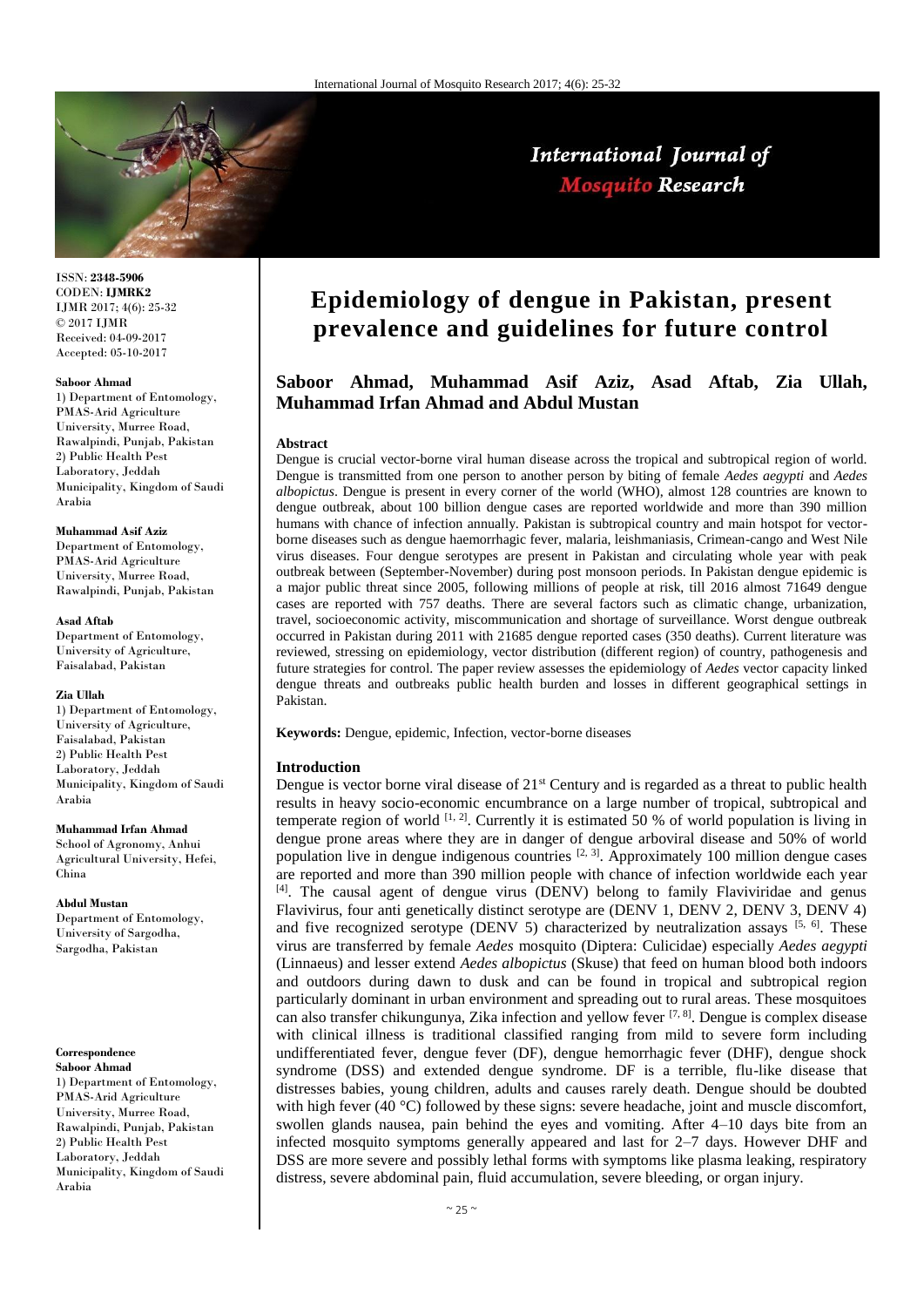*Aedes* mosquitoes flourish in areas with standing water, including water containers, puddles, water tanks, Plant vessels, tree hole, old tires and absence of proper sanitation [9]. The importance of this review paper to elaborate current epidemiology of dengue and also particular additional steps will need to complete understanding of dengue epidemiology in different region of Pakistan. Furthermore, different policies will make to manage dengue outbreak in future.

# **Worldwide distribution of dengue**

The recorded history of dengue has been present since many centuries. Dengue like symptom recorded firstly in China Medical Encyclopedia mention over 992 AD ago [10]. This disease was known as 'water poison' and it is linked with flying insects, nevertheless no uniform agreement is available about geographically distribution of  $\overline{D}\text{ENV}$ <sup>[11, 12]</sup>. Outbreak of disease corresponded to dengue occurred in West India and Central America in 1635 and 1699 respectively [13]. Therefore some evidence which indicated that mosquitoes viruses were present in Asia and Africa forest with major outbreak in people living in Asia, Africa, Philadelphia and North America during 1780, epidemic happened in New Orleans during 1945 [11, 13]. Only 9 countries witness dengue epidemics previously 1970. The transmission of dengue viruses by mosquitoes  $1<sup>st</sup>$ determined in  $20<sup>th</sup>$  century. The fast dispersed of dengue throughout the world due to spread of its principle vector and origin of main vector *Aedes* mosquito is considered to be from Asia or Africa. Dengue has spread across the urban costal region of the world due to shipping watercraft with marketable expansion in 1800.The shipping watercraft support transformation of breeding sites for vector along with humans to complete the diffusion cycle and permit to distribution of virus and mosquito across the coastal region of world. Outbreak of dengue were separated within 10-40 year due to shipping way of transportation  $[14, 15]$ . The expansion of dengue across the world due migration, travelling to intra and inter countries and resulting of two desolation world wars, shipping and rapid development lead to enhance transmission of dengue in almost South East Asian countries with consequent beginning of the severe form of dengue, which results in more than 30 fold increased in dengue rate all across the world during 1960 to 2010  $[11, 15]$ . There are some

important factors which are responsible for endemic threat of dengue which includes deforestation, increasing population growth, accidental urbanization, traveling by air, inadequate public health care facilities, insufficient people knowledge, poor disease surveillance, difficult to vector control and global warming [16]. Currently more than 3.9 billion people of 128 countries live in tropical and subtropical areas where dengue viruses consider being transmitted [17]. Dengue is worldwide concern, about 75 % population disclosed to dengue belongs to Asia –Pacific region.1.3 billion of individual reported at risk belong to ten epidemic countries in the Southeast Asia region. In Southeast Asia region 187333 dengue cases were reported by WHO in 2010 and rate is 18 times higher as compared to America  $[3, 14]$ . In Australia dengue epidemic occurred in Northern Queensland due to the presence of *Aedes aegypti* and 1000 dengue were cases reported during  $2009$  to  $2010$  <sup>[18]</sup>. Dengue emerges in 22 African countries during 1960 to 2010.In Europe and Greece dengue was reported 1926 and 1928 respectively [3]. Above 2 000 cases was reported on the Madeira Islands of Portugal and 10 other countries of Europe in 2012  $[3, 19]$ . In Eastern Mediterranean region of the world dengue is assorted as 'emerging disease' WHO reported for last 2 decade that dengue is epidemic in Saudi Arabia, Pakistan and Yemen and frequently outbreak of dengue is reported in Sudan, Djibouti and Somalia. Reported cases rise from 2.2 million during 2010 to 3.2 million in 2015  $[19]$ . Dengue cases are increasing all around the world in 2016. The dengue cases reported in American region and Brazil was 2.38 million (1181 deaths) and 1.5 million (1032 deaths) respectively which are 3 times greater than 2014. 375000 suspected dengue cases reported in Western Pacific region due to prevalent of serotype DENV-1 and DENV-2. Currently dengue cases were reported from Malaysia, Cambodia, Philippines, Vietnam, The Lao People's Democratic Republic and Singapore and 91% cases reported from New Caledonia, Australia, French Polynesia and Vanuatu. 176411 and 100028 dengue cases recorded in Philippines and Malaysia while 7000 and 1061 dengue cases reported in the Solomon Islands and Africa region (Burkina Faso) respectively  $[18, 19]$ . It is expected that 0.5 million persons with severe dengue need hospitalization annually in which about 2.5% of those affected lead to death [3].



Fig 1: Different parts of the world with confirmation for threat of dengue virus infection [20, 21].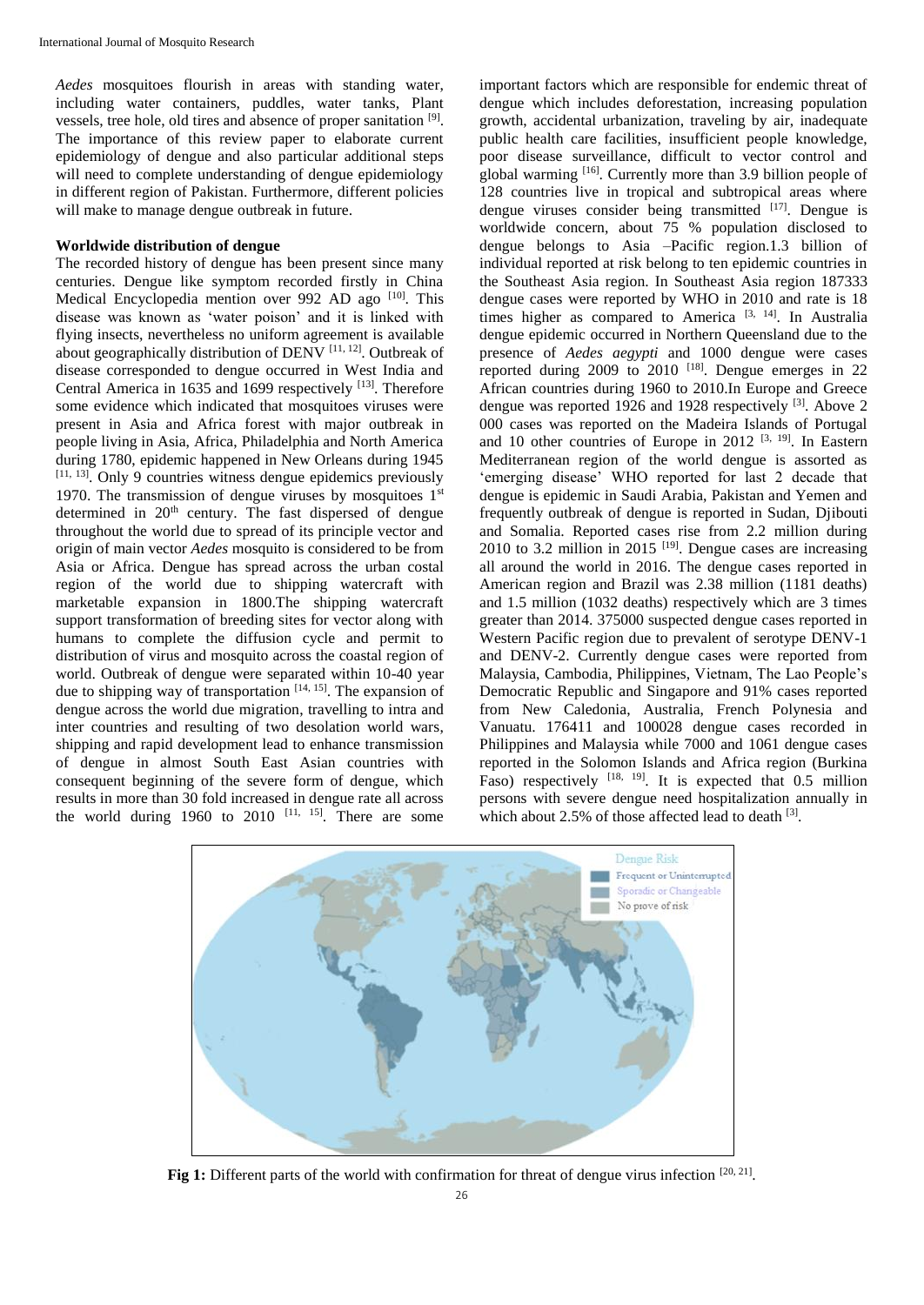#### **Epidemiology of dengue in Pakistan**

The Pakistan is one of most prominent countries of south-east Asia. Pakistan has three main geographic areas, Indus plain, Balochistan Plateau and northern highlands. Pakistan shares its land border with India to east, China to northeast, Afghanistan to west and Iran to southwest. Pakistan also contributes its marine border 650-mile along Arabian Sea and Gulf of Oman in south <a>[22]</a>. Climate of Pakistan are particularly diverse, four seasons: a cool winter season, dry winter from December through February; a hot, dry spring from March to May; monsoon season, from June through

September; and the retreating monsoon period of October and November. The beginning and interval of these seasons vary fairly according to locality [23]. Pakistan is a subtropical country and main spot for many vector-borne diseases such as dengue, dengue haemorrhagic fever, malaria, leishmaniasis, and West Nile virus disease, Crimean-Congo. Dengue fever is a new and fast emergent infectious disease in this region. In Pakistan four dengue serotypes are present circulating whole year with peak outbreak between (September-November) during post monsoon periods [24].

| Year | <b>Prevalent Serotype</b> | Year | <b>Prevalent Serotype</b>      |
|------|---------------------------|------|--------------------------------|
| 1994 | DENV-1, DENV-2            | 2009 | DENV-2, DENV-3                 |
| 1995 | DENV-1, DENV-2,           | 2010 | DENV-1, DENV-2                 |
| 2003 | DENV-2                    | 2011 | DENV-2, DENV-3, DENV-4         |
| 2004 | N/A                       | 2012 | N/A                            |
| 2005 | DENV-2, DENV-3            | 2013 | DENV-1, DENV-2, DENV-3, DENV-4 |
| 2006 | DENV-2, DENV-3            | 2014 | DENV-1, DENV-2, DENV-3         |
| 2007 | DENV-2, DENV-3            | 2015 | DENV-1, DENV-2, DENV-3, DENV-4 |
| 2008 | DENV-2, DENV-3, DENV-4    | 2016 | DENV-1, DENV-2, DENV-3, DENV-4 |

**Table 1:** Prevalent of serotype in reported dengue cases during different year in Pakistan [25, 26, 27].

Though *Ae. aegypti* has been described sporadically from different parts of the country since  $1934$  <sup>[28]</sup>. The first dengue fever case reported in the late 1980s which shows either the DENV is somewhat new to this area or the virus may have been predominant in Pakistan, but due to miscommunication and shortage of surveillance, epidemic were not informed

until 1994 <sup>[29]</sup>. Multiple dengue virus occurrences have been happened in Pakistan during last three decades. Dengue outbreak in Pakistan is main public health concern since 2005; allowing millions of people at danger, till 2016, 71649 cases were reported with 797 deaths  $[20, 28, 30]$ .



**Fig 2:** Reported dengue cases with deaths in different region of Pakistan during 1994 to 2016 [20, 26, 30, 31].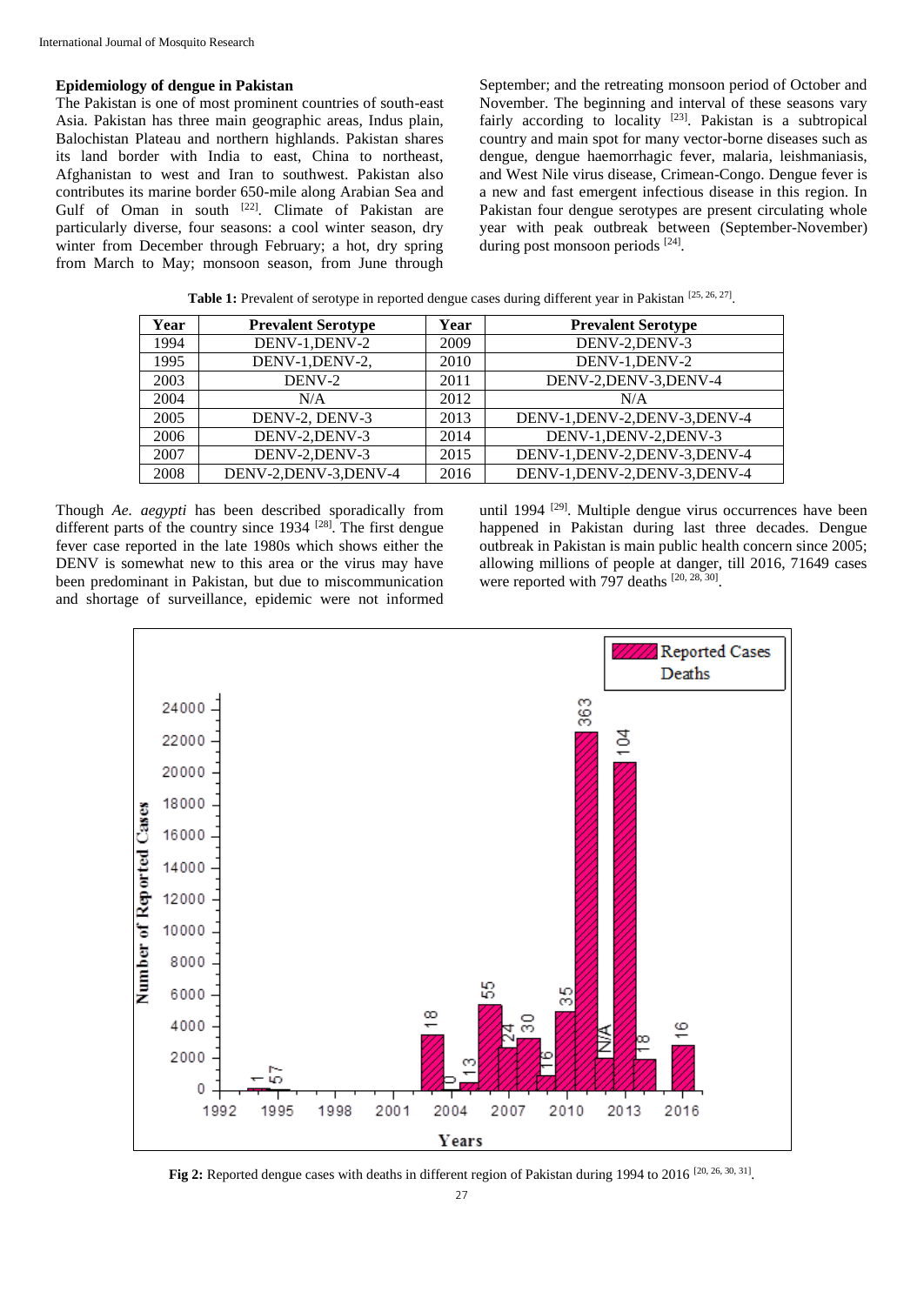First dengue hemorrhagic case was reported in Karachi (southern part of Pakistan) in 1994  $[32, 33]$ . In 1995 severe outbreak of dengue (type 1, 2, 3) was reported in Hubb, Baluchistan [29]. DENV-2 outbreak with 3500 dengue cases (18 deaths) was exposed in Haripur, Nowshera and Khushab district during 2003. Less dengue cases reported during 2004, 500 dengue cases with 13 deaths due DENV-2, DENV-3 in Islamabad and Karachi in 2005 [34]. Khana *et al.,* (2006) [35] first time reported largest outbreak of dengue hemorrhagic fever (DHF) in Karachi with 172 IgM-confirmed cases. Humayoun *et al.*, (2008) <sup>[36]</sup> reported 110 dengue infested patients from September to December, 70 male and 40 female in two tertiary care hospitals in Lahore. The patients had symptoms comprised fever (100%), muscle pain (68.2%), headache (55.5%), nausea (39.1%), cutaneous (53.6%), mucocutaneous hemorrhagic manifestations (58.2%), and visual pain (20%). 41.8% of the patients had dengue fever (DF) while 56.4% had dengue hemorrhagic fever (DHF), and only 1.8% patient had dengue shock syndrome. 9900 dengue cases (79 deaths) due to serotype 1,2,3 was reported in different district of Pakistan in 2006-08. During 2010, 11024 dengue cases with 40 deaths due to DENV-1 and DENV-2 reported in Punjab, Khyber Pakhtunkhwa and Azad Kashmir [36]. In 2011, Dengue epidemic was stated in Lahore (eastern part of Pakistan) with 21685 dengue cases (350 deaths) while 6000 dengue cases (48 deaths) were reported in district Swat (western part of Pakistan) during  $2012^{[33, 37]}$ . During  $2011-12$ , dengue epidemic took place in different regions of Pakistan including Sheikhupura, Lahore, Faisalabad, Rawalpindi, Gujranwala and Attock. During 2011 to May 2012, 11283 dengue cases recorded in different hospital from nine town of Lahore. The most affected cases reported from Data GunjBaksh municipality with 18.3 % frequency while least case was recorded from Wahga town with 1.5 % prevalence. The most dengue cases was reported with respect to sex in male 89 % and female 35 in Samanabad and Shalimar town respectively. The highest dengue cases reported with respect to age group was 21 to 30 years <sup>[38]</sup>. Overcrowding and urbanization are mainly factors for outbreak of dengue in this region [38]. Four dengue serotypes was present in Punjab while DENV-1 and DENV-2 was firstly hosted in Swat, Khyber Pakhtunkhwa during 2013 [15]. Dengue epidemic occurred in Sawat and Mansehra during 2013-14 due presence of serotype 1,2,3 and causing 57 deaths  $[29, 39]$ . Major source of dengue transmission in Pakistan is *Aedes aegypti* and it came from India through tyres transaction [40]. Jahangir *et al*., (2013) [41] studied the outbreak of dengue in Swat and detected 7 larval and 34 adults mosquito pools were positive in which 30 and 4 pools of aduts *Ae. aegypti* and *Ae. albopictus* while 5 and 2 pools of *Ae. aegypti* and *Ae. albopictus* were positive respectively. They found DENV-2 Serotype (35% in 14 mosquito pools and 39 % in serum) while DENV-3 (65% in 27 mosquito and 61 % serum). Higher cases were reported in month of July and August due encouraging condition of vector development. Suidu was recorded more affected area with 26 % dengue cases while Kanju and Landikas were 20 % and 12 % dengue cases respectively.40 % dengue reported having age less than 15 years followed by 15-45 (35 %) and > 45(25%) years. The percentage of male and female dengue cases were recorded 55.3% and 44.7%, respectively. Muhammad *et al.* (2013)<sup>[42]</sup> conducted a study to determine

breed habitat of *Ae. aegypti* and *Ae. albopictus* in three Punjab district, namely Lahore (217 m), Sheikhupura (214 m) and Faisalabad (184 m) during pre and post-monsoon seasons. Results showed that house index range from 12 to 18 % and 14 to 29 % for pre and post-monsoon seasons respectively while container index range was 11.40 to 13.71 for premonsoon and 11.22 to 30.39 % for post-monsoon. Breteau index was 11 and 69 % and premises index varied from 24.40 to 44.32 respectively for both season. The most prominent breeding potency was reported in Lahore followed by Sheikhupura followed by Faisalabad. In 2015 dengue outbreak occurred in Malakand district of Khyber Pakhtunkhwa due prevalent of serotype DENV-3. 9899 confirmed dengue cases was reported from three province of Pakistan including Punjab, Khyber Pakhtunkhwa and Sindh in 2015 [43] . Severity of dengue outbreak was higher in Punjab followed by Khyber Pakhtunkhwa and Sindh whereas more dengue cases were reported in Sindh followed by Punjab and Khyber Pakhtunkhwa during 2016 <sup>[43, 44]</sup>. Currently dengue cases has recorded from following province in Pakistan, Punjab (Faisalabad, Lahore, Sheikhupura, Rawalpindi, Islamabad), Khyber Pakhtunkhwa (Mansehra, Swabi, Malakand, Batkhela), Sindh(Karachi, Sukkar, Thar) and district Gwadar in Balochistan Province.



**Fig 3:** Dengue epidemic occurred in different region of Pakistan during 1994-2016<sup>[20, 26, 30, 31]</sup>.

# **Pakistan dengue species distribution**

About 104 species of mosquitoes had reported in Pakistan and Bangladesh, while both of dengue causing mosquito species *Aedes aegypti* and *Aedes albopictus* was present in Pakistan but little data is available about their diversity and relative population dispersal in Pakistan<sup>[45, 46]</sup>.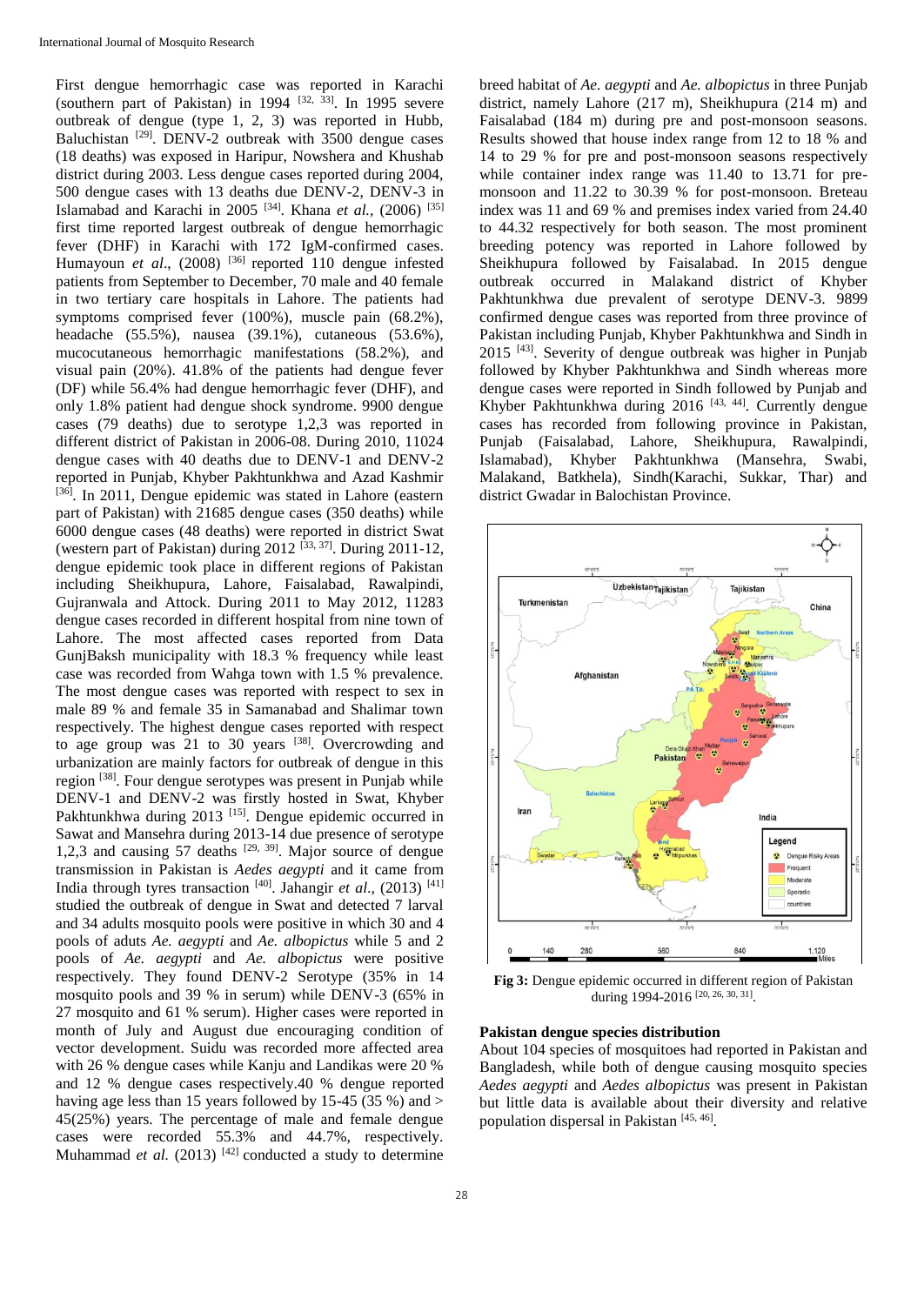

**Fig 4:** Information about distribution of *Ae. aegypti* and *Ae. albopictus* in Middle East and North African countries [47] .

Both *Aedes aegypti* and *Aedes albopictus* has reported from all dengue affected district of Punjab, Pakistan, while *Aedes albopictus* was identified from more region. Both species were identified from urbanized setting of Central Punjab most squeezed with dengue. *Ae. aegypti* was collected at point ranging in height 112-1004 m and *Ae. albopictus* has altitude range from 110-672 m. Though *Ae. albopictus* was prominent species in Punjab but not identified at height site (1100 m) in Swat <sup>[48, 49]</sup>. *Ae. aegypti* and *Ae. albopictus* originally from Southeast Asia, but *Ae. albopictus* has prolong its range arousing alarm regarding polices of disease management  $[50, 50]$ 51] . *Ae. aegypti* is the most widespread vector urban parts of Pakistan including Karachi, Lahore, Rawalpindi, Attock, haripur district such as hilly areas Abbottabad, Mansehra, Swat, Azad Jammu and Kashmir while *Ae. albopictus* had been also reported during the dengue outbreak  $[52]$ .

*Ae. aegypti* and *Ae. albopictus* had widespread significant in Pakistan and *Ae. albopictus* was less diversity than *Ae. aegypti*. *Ae. albopictus* was wide distributed in different region of Punjab than *Ae. aegypti. Ae. aegypti* larvae was dominant (65 %) during the collections of sample from indoor water pots site in Lahore during 2011. *Ae. albopictus* spread in Pakistan and other part of world in current situation but *Ae. aegypti* decline many global regions [53, 54, 55]. Benedict *et al.,* (2007) [56] determined that *Ae. aegypti* and *Ae. albopictus* had different ecological priority, explore these species most found in urban area while latter these have common widespread in rural area. Outbreak of dengue in Pakistan during 2011 was very severe in different region and eliciting questions about possible part of its vector distribution and its cause. Imtiaz *et al.,* (2014) [57] observed that *Ae. albopictus* was present in Dir Upper district of Khyber Pakhtunkhwa-Pakistan. Ali *et al*., (2016) [58] observed that the existence of *Ae. aegypti* and *Ae. albopictus* population and their eggs in Rawalpindi. Both species had resistance to DDT, malathion, bendicarb and permethrin.

# **Strategies for future Control**

Dengue outbreak is common problem in the world. *Ae. aegypti* is primary vector for dengue and preferentially bite on human in dawn and dusk period*. Ae. aegypti* mate, feed and live nearly residential area and lay its eggs in artificial water container in or around the houses. *Ae. albopictus* is secondary vector in Asia and extend to Europe and North America due to international business deal of tyre and other commodities [59]. The world scheme encourages sorting and collaboration between multi sectorial stakeholder, confirmed control measure of all stage, integrated vector management techniques and research and funding organization. Its leading rule is to accord prevention, surveillance (entomological and epidemiological) and reported case management with present heath care system with maintainable and effective sound [60]. Although cognizance for dengue prevention has various challenges like less funding, inadequate resources, insufficient knowledge and bad policies, unplanned speedy urbanization, migration of people to epidemic area, sanitation problem results in epidemic of dengue increasing in different geological areas. The death rate from dengue can be minimized lead to nearly zero by timely proper clinical management, Laboratory diagnosis, endogenous rehydration, trained staff availability and early reaction to serious disease. Training is very important factor in dengue for concern medical and non-medical staff in dengue affected area. People should be aware through workshops training program, when outbreak of dengue occur people should destruct the larvae habitat by environmental management or novel insecticides. Awareness should be delivered to epidemic area through electronic media and Workshop to management of this nationwide disaster. Adult mosquito population should be managing by using different insecticides to avoid resistance [61]. Surveillance system should be a component of national health information system in order to dengue prevention and control program <sup>[62]</sup>. Sustainable vector control: Efficient vector control programmed should be implementing to reduce the death rate due to dengue outbreak. Welfare organization and NGOs will be guiding the people in their working area to ensure cleanness in vicinity, use mosquito repellent mesh, mosquito quills, mosquito repellents, water container are free of mosquito propagation and decrease the chance of infection by disruption of vector. Randomly check all water container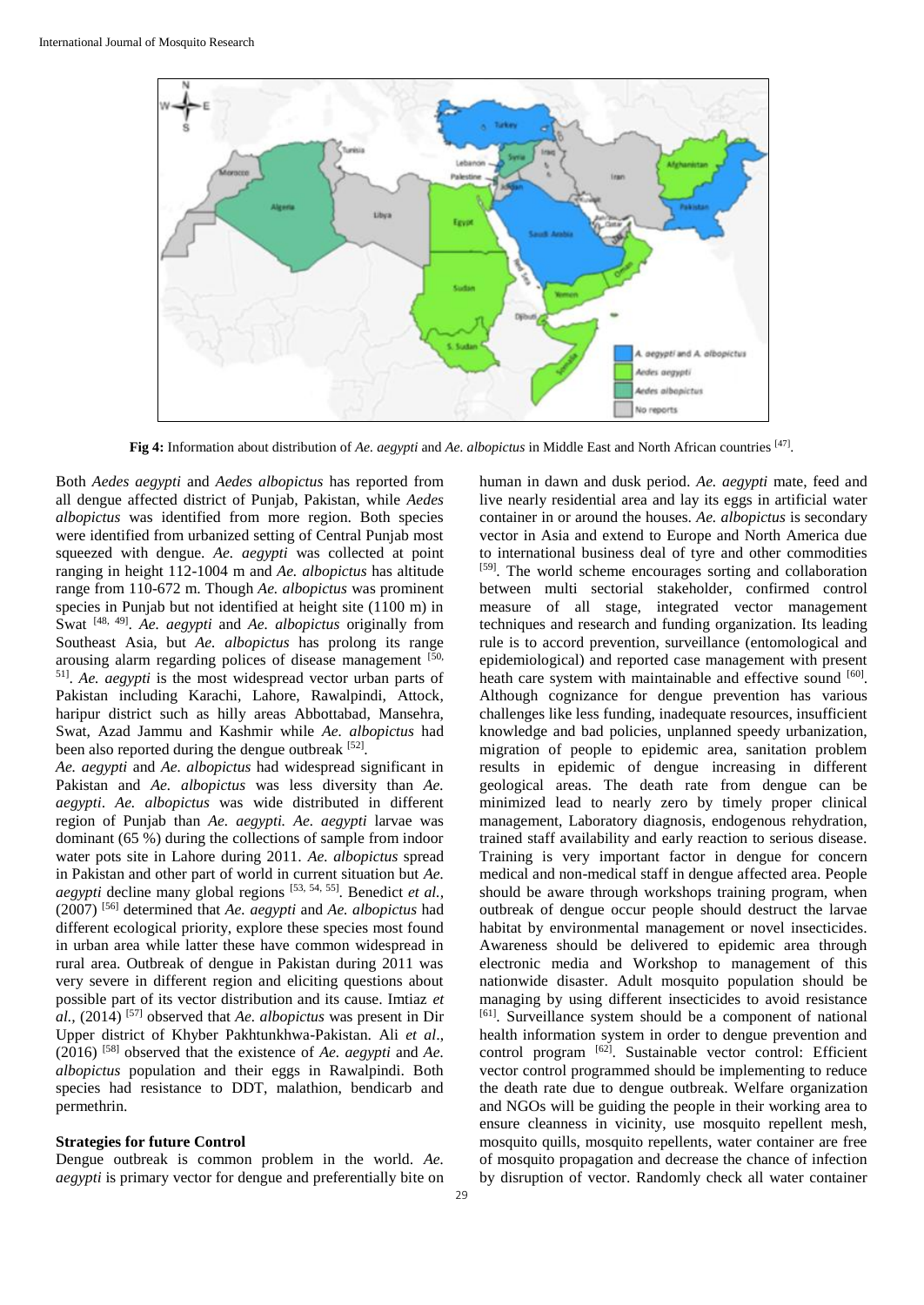and possible breeding dwelling shall be destructed in last week of July <sup>[63]</sup>. The main approach to control the dengue is to reduce the dengue vector resources: destruction of containers that are important site for egg laying and development of larvae stages by using insecticides. Sterile insect technique and Release of insects carrying Dominant Lethal System (RIDL) should be used for mass rearing of adults male mosquito. Another advance technique a lethal gene subsequently put into eggs of *Ae. aegypti* results production of toxic substance and cause death [64, 65]. Jeffery *et al.* (2009) investigated that dengue vector should be control by use of enosymbiotic bacterium Wolbachia and its intervention replication of dengue virus in *Ae. aegypti* mosquitoes [66] . *Wolbachia poporn* (wMelPop) is agent used to interfering dengue transmission and reduced the life of dengue vector <sup>[67]</sup>. Monitoring resistance of insecticide that is used for effective dengue control and should change insecticide policy to avoid resistance [68]. Countries should follow the integrated vector management technique to dengue vector control as determined by world health organization. The aim of integrated vector management should be to enhance efficiency, cost potency, bionomical wisdom and sustainability of vector control intercessions [69, 70]. Integrated vector surveillance should be observed on starting of vector density. The data record will be composed with daily temperature (mini and maxi) related with relative humidity along with rainfall. The public campaign organized affording to seasonal necessities by a committee at present informed by Health department [63]. The main principle of integrated vector management that assure wise application of insecticides combining with other treatment  $[69, 70]$ .

# **Conclusion**

There are many dengue cases which were reported from private and government hospital in different region of country including interior Punjab, interior Sindh and Khyber Pakhtunhkwa. Migration of most working people from rural to urban area, where dengue vector is present commonly and most of people are at risk of dengue infection. Several factors such as unawareness of people, climatic change, inadequate funding and poor surveillance are the major causes of dengue outbreak. Therefore scientific research should be enhanced in Punjab, interior Sindh and Khyber Pakhtunkhwa province of country, where dengue outbreak have been occurred for last decade and dengue is also actual risk of non-epidemic area. Moreover, research should be begun to discover the reasons behind this extension of dengue virus into before nonendemic areas for this purpose preventive and control measures may be taken, furthermore assure the collaboration between agencies involved in dengue control and researcher should share the available information on dengue and mosquito vector in Pakistan.

### **References**

- 1. Guzman MG, Kouri G. Dengue: an update. Lancet Infect Dis. 2002; 2(1):33-42.
- 2. Gubler DJ. Dengue, Urbanization and Globalization: The Unholy Trinity of the 21(st) Century. Trop Med Health. 2011; 39(4):3-11.
- 3. WHO. Global Strategy for Dengue Prevention and Control, 2012-2020. Geneva: WHO Press, 2012.
- 4. Bhatt S, Gething PW, Brady OJ, Messina JP, Farlow

AW, Moyes CL, *et al*. The global distribution and burden of dengue. Nature, 2103; 496:504-507.

- 5. Burke DS, Monath TP. Flavivirus. In: Knipe DM, Howley PM, editors. Fields Virology, v I, IV edn. Philadelphia: Lippincott Williams and Wilkins. 2001; 1:1043-126.
- 6. Drumond BP, Mondini A, Schmidt DJ, Bronzoni RVD, Bosch I, Nogueira ML. Circulation of different lineages of dengue virus 2, genotype American/Asian in Brazil: dynamics and molecular and phylogenetic characterization. PLoS One. 2013; 8(3):1-10.
- 7. Mustafa MS, Rasotgi V, Jain S, Gupta V. Discovery of fifth serotype of dengue virus (DENV-A new public health dilemma in dengue control. Med J Armed Forces India. 2015; 71(1):67-70.
- 8. Brady OJ, Golding N, Pigott DM, Kraemer MU, Messina JP, Reiner RC, *et al.* Global temperature constraints on *Aedes aegypti* and *Ae. albopictus* persistence and competence for dengue virus transmission. Parasit Vectors. 2014; 7:338.
- 9. WHO. Dengue: Guidelines for diagnosis, treatment, prevention and control. Geneva, 2009, 1-160.
- 10. Gubler DJ. Dengue/dengue haemorrhagic fever: history and current status. Novartis Found Symp. 2006; 277:3- 16.
- 11. Gubler D. Dengue and Dengue Hemorrhagic Fever. Clin Microbiol Rev. 1998; 11(3):480-496
- 12. Ehrenkranz NJ, Ventura AK, Cuadrado RR, Pond WL, Porter JE. Pandemic dengue in Caribbean countries and the southern United States – Past, present and potential problems. N Engl J Med. 1971; 285(26):1460-9.
- 13. Gubler DJ. Dengue and Dengue Hemorrhagic Fever: Its History and Resurgence as a Global Public Health Problem. In: Gubler DJ, Kuno G, editors. Dengue and Dengue Hemorrhagic Fever. London: CAB International, 1997, 1-22.
- 14. WHO. Regional Office for South-East Asia. Comprehensive Guidelines for Prevention and Control of Dengue and Dengue Haemorrhagic Fever, Revised and Expanded Edition. New Delhi: World Health Organisation South East Asia Regional Office, 2011.
- 15. Wilder-Smith A, Gubler DJ. Geographic expansion of dengue: the impact of international travel. Med Clin N Am. 2008; 92(6):1377-1390.
- 16. Guzman MG, Halstead SB, Artsob H, Buchy P, Farrar J, Gubler DJ, *et al.* Dengue: a continuing global threat. Nat Rev Microbiol. 2010; 8(12):7-16.
- 17. Murray NEA, Quam MB, Wilder-Smith A. Epidemiology of dengue: Past, present and future prospects. Clin Epidemiol. 2013; 5(1):299-309.
- 18. Arima Y, Matsuiu T. Epidemiologic update of dengue in the western Pacific region, 2010. Western Pac Surveill Response J. 2011; 2(2):1-5.
- 19. WHO. Regional Office for America. Number of reported cases of dengue and severe dengue in America: World Health Organization America Regional Office, 2017.
- 20. DengueMap. Information. Visit the CDC Dengue Page http://www.healthmap.org/dengue/en/, 2017.
- 21. Tyler MS, Kay MT, Jennifer SR, Harold SM, Stephen HW. A New Look at an Old Disease: Recent Insights into the Global Epidemiology of Dengue. Curr Epidemiol Rep. 2017; 4:11-21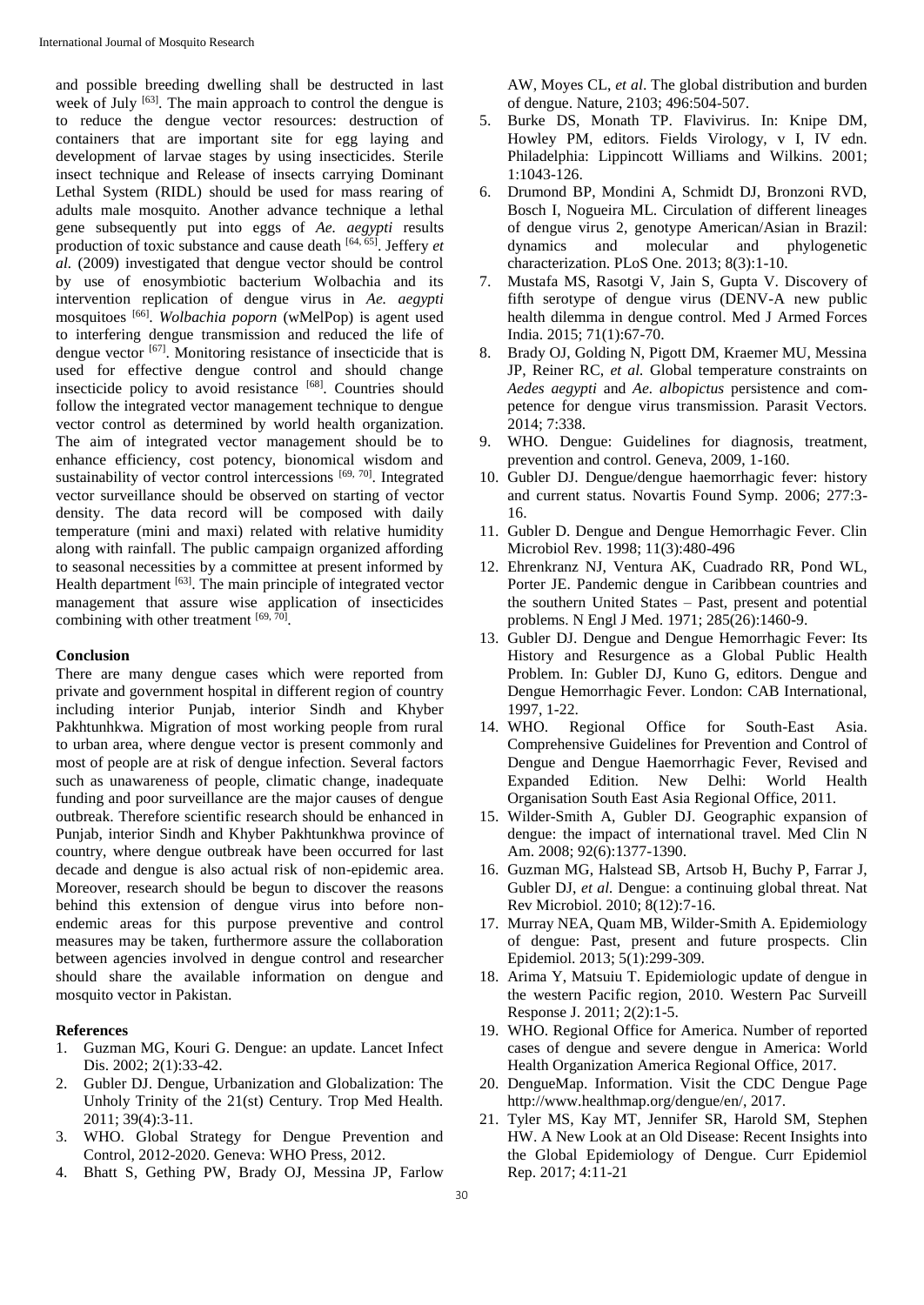- 22. About Pakistan: Geography. American Institute For Pakistan Studies. Archived from the original on 21 July 2011. Retrieved, 2010.
- 23. Land and People. Ministry of Information, Broadcasting, and National Heritage. Archived from the original on 22 February 2015. Retrieved, 2015.
- 24. Paul RE, Patel AY, Mirza S, Fisher H, Luby SP. Expansion of epidemic dengue viral infection to Pakistan. Int J Infect Dis. 1988; 2:197-201.
- 25. Muhammad S, Rani F, Muhammad MA, Salmaan S, Shahzad S, Uzma BA, *et al*. Dengue Virus Serotypes Circulating in Khyber Pakhtunkhwa Province, Pakistan, 2013-2015, (Annals of laboratory medicine) Ann Lab Med. 2017; 37:151-154.
- 26. Muhammad RK, Afsheen A, Rasheed S. Editorial: Dengue in Pakistan: Journey from a Disease free to a Hyper Endemic Nation. J Dow Uni Health Sci. 2011; 5(3):81-84.
- 27. An official of the Ministry of National Health Services. https://dnd.com.pk/32600-dengue-cases-registered-129 people-died-in-three-years-across-pakistan/104887.DND, 2016.
- 28. Barraud PJ. The Fauna of British India, Including Ceylon and Burma. Diptera. Family Culicidae. Tribe Megarhinini and Culicinae. Taylor and Francis: London, 1934.
- 29. Rasheed SB, Butlin RK, Boots M. A review of dengue as an emerging disease in Pakistan. Public Health. 2013; 127(1):11-7. doi:10.1016/j.puhe.2012.09.006.
- 30. Hassaan A. Pakistan today Newspaper, 2016. (https://www.pakistantoday.com.pk/2016/09/22/denguecases-on-rise-in-lahore/
- 31. Dr. M Shakeel Aamir Mullick. http://pakistan.onepakistan.com.pk/news/health/306926- 286-dengue-cases-reported-in-2014.html
- 32. Jamil B, Hassan R, Zafar A, Bewley K, Chamberlain J, Mioulet V, *et al.* Dengue Virus Serotype 3 Karachi Pakistan. Emerg Infect Dis. 2007; 13:182-3.
- 33. Khan J, Khan A. Incidence of dengue in 2013: Dengue outbreak in District Swat, Khyber Pakhtunkhwa, Pakistan. Inter J of Fauna and Biolo Stud. 2015; 2(1):1-7.
- 34. WHO. Weekly epidemiological Monitor, 2013, 6(52).
- 35. Khana E, Siddiquia J, Shakoora S, Mehraj V, Jamil B, Hasana R, *et al*. Dengue outbreak in Karachi, Pakistan, 2006: experience at a tertiary care center. R Soc Trop Med Hyg. 2007; 101:1114-1119.
- 36. Humayoun MA, Waseem T, Jawa AA, Hashimi MS, Akram J. Multiple dengue serotypes and high fresquency ofdengue hemorrgahic fever at two tertiary care hospitals in Lahore during the 2008 dengue virus outbreak in Punjab, Pakistan. Int J Infect Dis. 2010; 14(3):54-59.
- 37. Ali A, Nasim Z, Rehman RU, Farzana, Ali S, Zahir F, Iqbal A, *et al.* Dengue virus serotype 2 and 3 causing high morbidity and mortality in Swat, Pakistan. Biohelikon: Immu and Dis, 2013, 6.
- 38. Ali ZG, Zahra H, Ali B, Khan N, Bibi F, Khan AM, *et al*. Prevalence of dengue fever during 2011 - 2012 in Punjab. J of An Pl Sci. 2015; 25(2):1018-7081.
- 39. Muhammad S, Rani F, Muhammad MA, Adnan K, Salmaan S, Shahzad S, *et al.* Outbreak of dengue virus type-3 in Malakand, Pakistan 2015; A laboratory perspective. Acta Tropica. 2017; 169:202-206.
- 40. Idrees S, Ashfaq UA. A brief review on dengue

molecular virology, diagnosis, treatment and prevalence in Pakistan. Genet Vaccines Ther. 2012; 10(6):229-293.

- 41. Jehangir K, Inamullah K, Ibne A. A comprehensive entomological, serological and molecular study of 2013 dengue outbreak of Swat, Khyber Pakhtunkhwa, Pakistan. PLOS ONE, 2016.
- 42. Muhammad S, Ghulam G, Dilbar H, Hafiz MS, Muneer A. Distribution of Dengue Vectors during Preand Post-Monsoon Seasons in three districts of Punjab, Pakistan J Mosq Res. 2014; 4(16):53-76.
- 43. Robert Herriman. Pakistan reports 10,000 dengue cases in 2015-2016 http://outbreaknewstoday.com/pakistanreports-10000-dengue-cases-in-2015/
- 44. Raja KS. Dengue fever again in Pakistan, 2016. http://blogs.dunyanews.tv/14082/dengue-fever-again-inpakistan
- 45. Khan MA. The mosquitoes of Pakistan. I. A checklist. Mosq Syst Newsletter. 1971; 3:147-215.
- 46. Akhtar MS, Aihetasham A, Saeed M, Abbass G. Aedes survey following a dengue outbreak in Lahore, Pakistan, 2011. Dengue Bull. 2012; 36:87293.
- 47. Humphrey JM, Cleton NB, Reusken CBEM, Glesby MJ, Koopmans MPG, Abu-Raddad LJ. Dengue in the Middle East and North Africa: A systematic Review. PLoS Negl Trop Dis. 2016; 10(12):51-94.
- 48. Muhammad A, Paul DNH, Jawwad HM, Arif MK, Yusuf Z, Muhammad SM. Analyzing Mosquito (Diptera: Culicidae) Diversity in Pakistan by DNA Barcoding. PLOS ONE. 2014; 9(5):68-72.
- 49. Ilahi I, Suleman M. Species composition and relative abundance of mosquitoes in Swat, Pakistan. Intrl J Innov Appl Studies. 2013; 2:454-463.
- 50. Lambrechts L, Scott TW, Gubler DJ. Consequences of the expanding global distribution of Aedes albopictus for dengue virus transmission. PLoS Negl Trop Dis. 2010; 4:e646.
- 51. WHO. Country report, Vector borne diseases in Pakistan, Directorate of Malaria Control, Government of Pakistan. Sudan: Inter country workshop Khartoum, 2003, 21-3.
- 52. Bagny L, Delatte H, Quilici S, Fontenille D. Progressive decrease in *Aedes aegypti* distribution in Reunion Island since the 1900s. J Med Entomol. 2009; 46:1541-1545.
- 53. Raharimalala FN, Ravaomanarivo LH, Ravelonandro P, Rafarasoa LS, Zouache K. Biogeography of the two major arbovirus mosquito vectors, *Aedes aegypti* and *Aedes albopictus* (Diptera, Culicidae), in Madagascar. Parasite Vector. 2012; 5:56.
- 54. Ishak H, Miyagi I, Toma T, Kamimura K. Breeding habitats of *Aedes aegypti* (L) and *Aedes albopictus* (Skuse) in villages of Barru, South Sulawesi,Indonesia. Southeast Asian J Trop Med Public Health. 1997; 28:844-850.
- 55. Braks MAH, Honorio NA, Lourenco-de-Oliveira R, Juliano SA, Lounibos P. Convergent habitat segregation of *Aedes aegypti* and *Aedes albopictus* (Diptera: Culicidae) in Southeastern Brazil and Florida. J Med Entomol. 2013; 40:785-794.
- 56. Benedict MQ, Levine RS, Hawley WA, Lounibos LP. Spread of the tiger: global risk of invasion by the mosquito Aedes albopictus. Vector Borne Zoonotic Dis. 2007; 7:76-85.
- 57. Imtiaz AK, Mir MUD, Sajjad H, Rasheed A, Muhammad